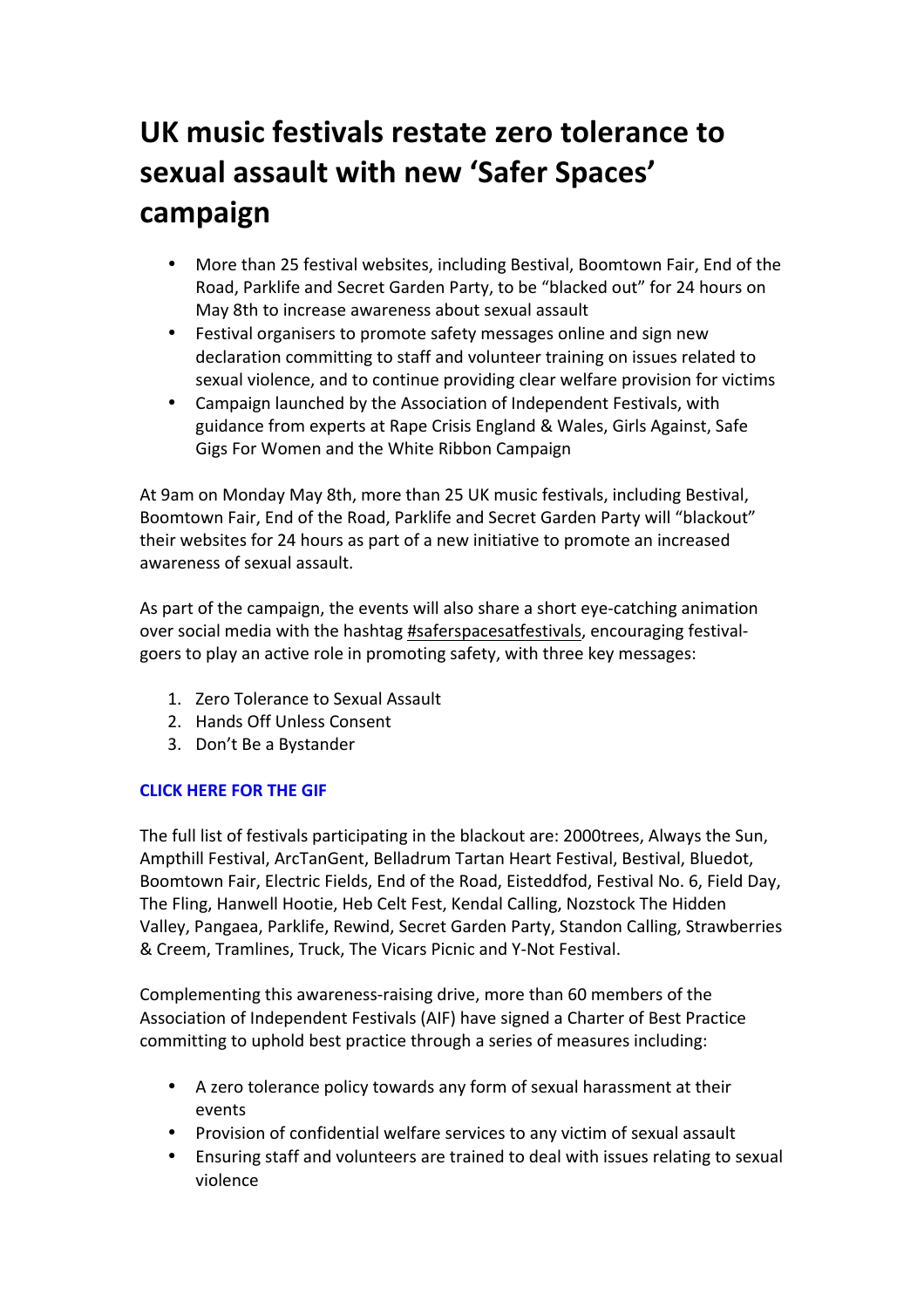• Taking a victim-led approach to sexual assault incidents

The campaign, which aims to connect with music fans in the run-up to this summer's festival season, builds upon a number of existing initiatives by AIF members [see case studies below]. It has been supported by guidance from experts at Rape Crisis England & Wales, Girls Against, Safe Gigs For Women and the White Ribbon Campaign.

Renae Brown, Campaign Manager at the Association of Independent Festivals said:

"This campaign is building upon the positive measures that are already being taken by our members. We are reiterating that we have a zero tolerance towards any form of sexual harassment or assault at our events. Our members already take very seriously their responsibilities as event organisers, and by taking guidance from Rape Crisis England & Wales, Girls Against, Safe Gigs For Women and the White Ribbon Campaign we are aiming to tackle these issues in both a sensitive and impactful way - pushing awareness of sexual safety to the fore, while ensuring all those working onsite are properly trained, and that UK festivals continue to provide the safest, securest and most enjoyable environment for their customers."

Rebecca Hitchen, Operations Coordinator at Rape Crisis South London, Rape & Sexual Abuse Support Centre said:

"We at Rape Crisis welcome this important new campaign from the Association of Independent Festivals (AIF). It's vital that as much as possible is done to ensure festivals can be safe spaces, free from sexual violence. It's really positive to see event organisers commit to training and strategies aimed at preventing sexual assault and rape at festivals, as well as making sure those who do experience these crimes get access to appropriate support. Zero tolerance to sexual violence and encouraging festival-goers not to be bystanders when they witness assaults are strong and crucial messages."

Rob da Bank, co-founder, Bestival and AIF said:

"I'm fully behind this campaign, both as a festival promoter and as the co-founder of AIF which represents over 60 of the UK's best independent festivals. All share our concerns and aims for our events to be as safe as possible."

Secret Garden Party Founder Freddie Fellowes said:

"It is gratifying to know that a formal policy is being put in place across so many festivals highlighting the availability of support to both the victims and witnesses. It is essential that events come together, with the public, to try and eradicate this totally unacceptable behaviour."

According to Rape Crisis England & Wales, more than half a million adults are sexually assaulted in England and Wales each year. Approximately 85,000 women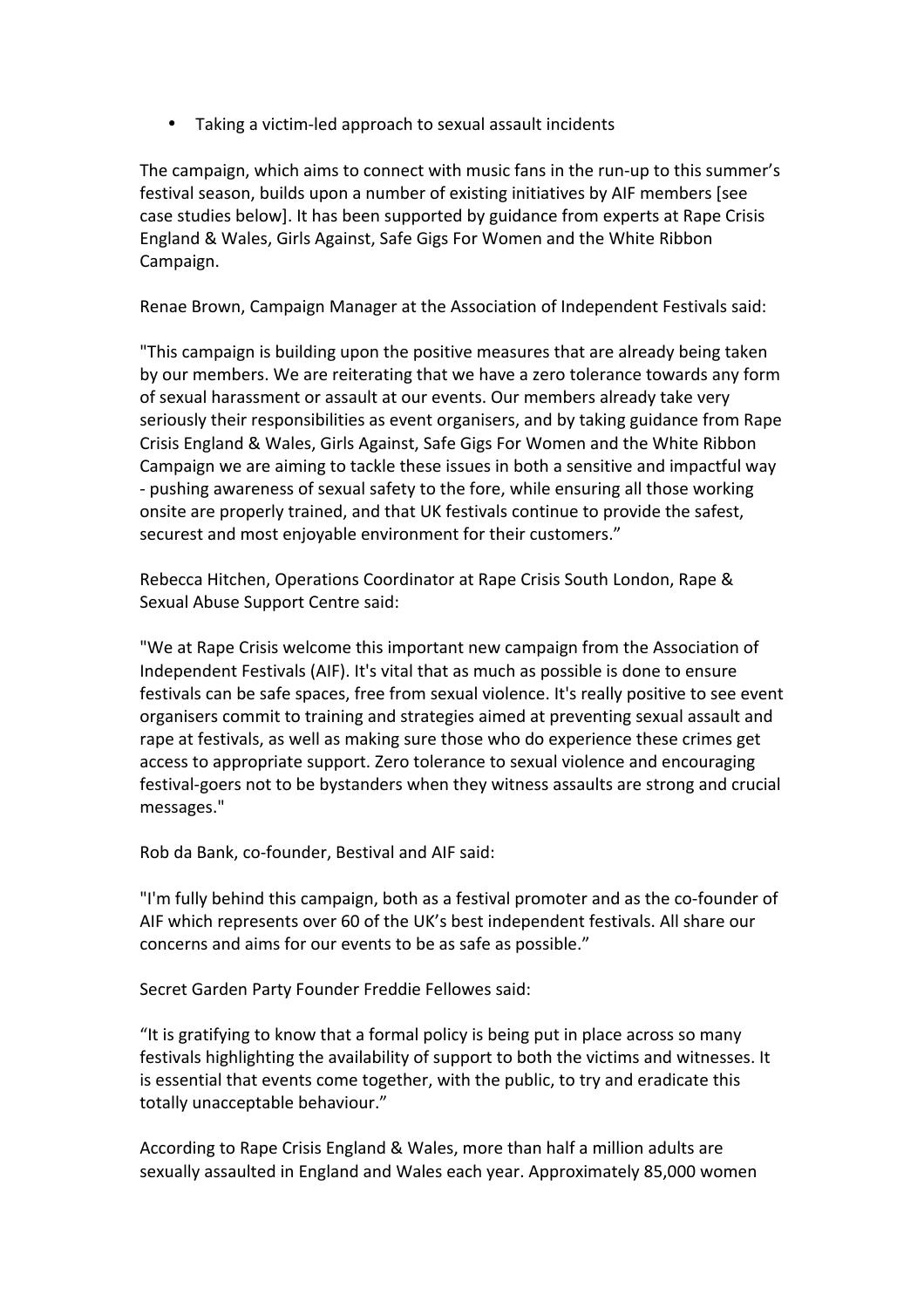and 12,000 men are raped. Only 15% of those who experience sexual violence choose to report it to the police.

The Association of Independent Festivals represents more than 60 UK events, attended by over 500,000 people each year. Founded in 2008 by Rob Da Bank (Bestival) and his manager Ben Turner (Graphite Media) the organisation has a long campaigning history, leading on issues ranging from awareness of legal highs to greater accessibility for Deaf and disabled audiences.

#### **ENDS**

#### **FAQs**

#### **Why is this campaign taking place?**

Sexual violence can happen to anyone. No-one ever deserves or asks for it to happen. There have been past criticisms that music festivals have not done enough to either raise awareness around sexual assault - in all its forms - or to make provisions for victims and survivors. By not talking about these issues or acting upon them, they remain hidden.

For statistics about rape and sexual violence in the UK, and for common myths/realities around these crimes, we recommend you read the information page at Rape Crisis England & Wales:

#### https://rapecrisis.org.uk/typesofsexualviolence.php https://rapecrisis.org.uk/mythsvsrealities.php

All festival organisers take very seriously their responsibilities to run a safe and secure event - and some AIF members have already started their own initiatives to promote sexual safety and to offer bespoke facilities to care for any victims of sexual assault. You can read about these in the case studies attached.

AIF wanted to highlight and build upon these initiatives, and bring the issue of sexual assault to the fore - with our audiences, with staff, volunteers and everyone else on site. We want to reiterate a zero tolerance stance to sexual violence. Working with experts at Rape Crisis England & Wales, Girls Against, Safer Gigs For Women and the White Ribbon Project this has resulted in our Safer Spaces campaign.

The campaign combines awareness raising online and over social media with some demonstrable actions by festivals. As a result, we believe music events will be even safer and enjoyable for everyone. AIF aims to build on the campaign in coming years.

#### **What will happen on May 8th?**

At 9am, more than 25 festival websites will undergo a 24 hour blackout in a bid to increase awareness about sexual assault. Visitors to these sites be will be able to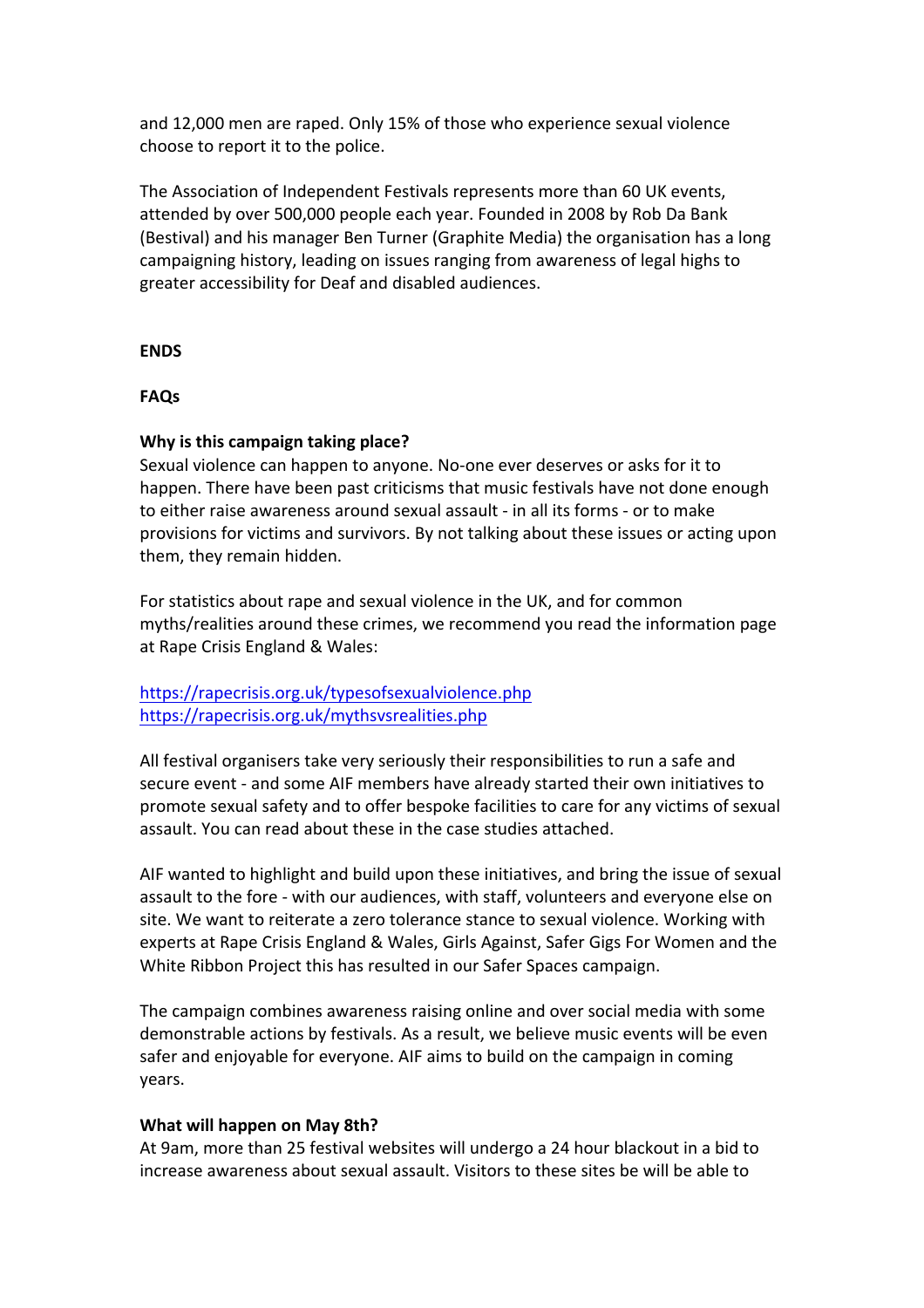click through to information about the 'Safer Spaces' campaign, and encouraged to find out more through an infographic and on partner sites such as Rape Crisis England & Wales, Girls Against, Safe Gigs for Women and the White Ribbon Campaign.

All participating festivals will share a short online animation, using gender-neutral stick figures to promote the 3 key campaign messages:

- 1. Zero Tolerance to Sexual Assault
- 2. Hands Off Unless Consent
- 3. Don't be a Bystander

#### **Charter of Best Practice**

As part of the campaign, more than 60 members of the Association of Independent Festivals have also agreed to a series of practical actions outlined in a new Charter of Best Practice. This includes a zero tolerance of any form of sexual assault, a commitment to train all staff and volunteers in issues concerning sexual violence, to promote the the principle of consent and to respond to any incidents with a victimled approach.

#### **Which festivals are involved?**

28 festivals will blackout their websites - they are 2000trees, Always the Sun, ArcTanGent, Belladrum Tartan Heart Festival, Bestival, Bluedot, Boomtown Fair, End of the Road, Eisteddfod, Festival No. 6, The Fling, Hanwell Hootie, Heb Celt Fest, Kendal Calling, Nozstock The Hidden Valley, Parklife, Secret Garden Party, Standon Calling, Tramlines, Truck, The Vicars Picnic, Rewind, Field Day, Ampthill Festival, Electric Fields, Pangaea, Strawberries & Creem and Y-Not Festival.

More than 60 AIF members have signed the Declaration. For a full list of members, please go to www.aiforg.com/directory-category/members/

#### **Who has advised AIF on this campaign?**

#### **Rape Crisis England & Wales**

Rape Crisis England & Wales is a feminist organisation that exists to promote the needs and rights of women and girls who have experienced sexual violence, to improve services to them and to work towards the elimination of sexual violence. www.rapecrisis.org.uk/

#### **Girls Against**

Girls Against is a campaign working to raise awareness of, and ultimately end, sexual harassment at gigs and concerts. http://girlsagainst.tumblr.com

#### **Safe Gigs For Women**

Safe gigs for women is an initiative established by regular gig goers with the aim of creating a safer environment for women at gigs.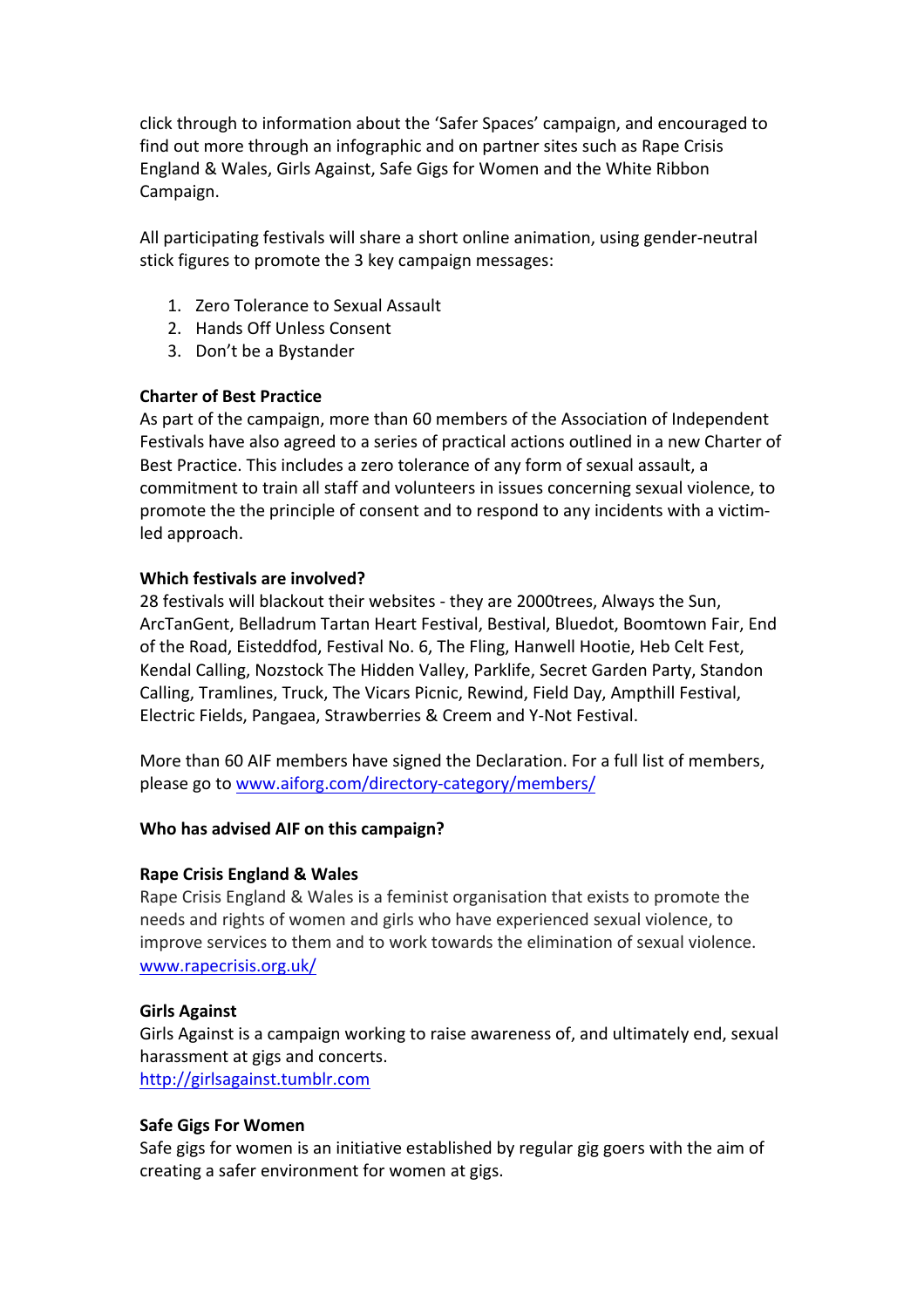#### http://sgfw.org.uk

#### **White Ribbon Campaign**

The White Ribbon Campaign offers real, practical support to help festivals and music venues stop violence against women and girls. The goal is for all women to know they can attend music events with confidence. And to encourage men (customers, staff, performers) to take a stand. Because everyone, male and female, should be able to enjoy music events free from fear. www.whiteribboncampaign.co.uk

#### **Penny Mellor**

Penny has over 45 years experience in the events sector, mainly concerned with the wellbeing of attendees and others at outdoor music events. From 1977 to 1996 Penny ran a charity called Festival Welfare Services, providing a range of services at festivals. She has gone on to work on the "Event Safety Guide" alongside the UK Health & Safety Executive. Penny also produced a Welfare Handbook section for the 'Purple Guide' (to health, safety and welfare at music and other events).

#### **About The Association of Independent Festivals:**

National trade organisation The Association of Independent Festivals (AIF) is the UK's leading festival representative body. Founded in 2008 by Rob Da Bank (Bestival) and his Manager Ben Turner (Graphite Media), the AIF has grown to be a vital support network for independent festivals promoters, creating a national network of promoters, offering a range of member services, lobbying on behalf of the sector and producing conferences and training events. The combined attendance of AIF's member events exceeds 600,000 and our members generate over £200m in audience spend for the UK economy each year. AIF has over 60 member events, ranging from the 800-capacity Starry Skies to the 40,000-capacity Bestival. www.aiforg.com

## **Case studies for AIF sexual safety campaign:**

## 1. **Bestival / Love Doesn't Hurt:**

Over the past four years, Bestival on the Isle of Wight has welcomed a stall from the Isle of Wight Council's 'Violence Against Women and Girl's Strategic Partnership'. The Adult Safeguarding event hub, working under the banner of "Love Doesn't Hurt" provides a space where festival goers can create beautiful jewellery using plectrums branded with positive affirmations and helpline numbers. Specialist staff are available in the team's Bell Tent to provide a safe space to talk about concerns with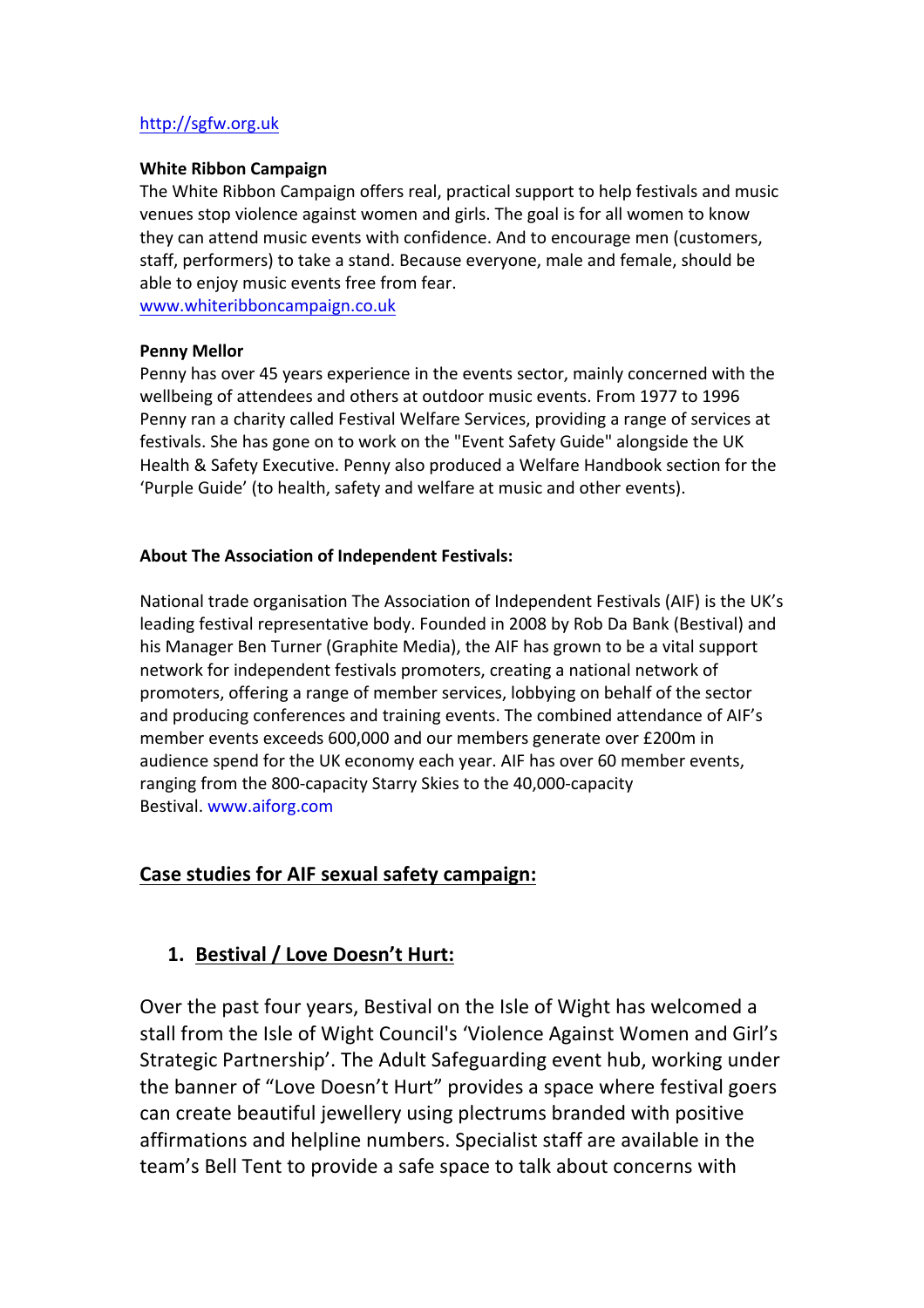festival goers - and the team also roam around the crowd throughout the Festival period to ensure they engage with as many people as possible.

"When people find out what we're doing they're very interested," says Fleur Gardiner, the Safeguarding Adults Board Manager of the local council. "feedback from festival goers has been incredibly positive about the messages we are giving – that being drunk or scantily clad is not being responsible for rape or sexual assault, and that it is everyone's responsibility to challenge attitudes that promote a rape culture"

The council started off solely raising awareness about consent at the festival, but changed its strategy as people came forward to talk to them about their experiences of sexual assault. Its' festival staff now includes an independent sexual violence adviser, domestic abuse experts, and sexual health nurses.

"In an ideal world, all festivals would support approaches such as ours" says Gardiner. "It's a fact that when you raise awareness and offer support, victims will seek it out - by embracing approaches such as ours, organisers can actually be making their festivals safer spaces."

# **2. Secret Garden Party- Planning, response and issuing an 'ethical** code' for the event.

**Planning:** The festival constantly works to improve its event policies and safety protocols. This includes table-top exercises with the relevant bodies (police, fire, ambulance, security, welfare) in which the festival actively simulates disaster scenarios including sexual assault. This includes agreeing on a clearly defined response to ensure the right care for the victim and access to appropriate authorities.

They asses the demographic of the festival and prioritise attracting people with a similar ethos and values.

This is encapsulated in an ethical code issued to all attendees including the following points: 

Decide your own life, don't let another person run or rule you.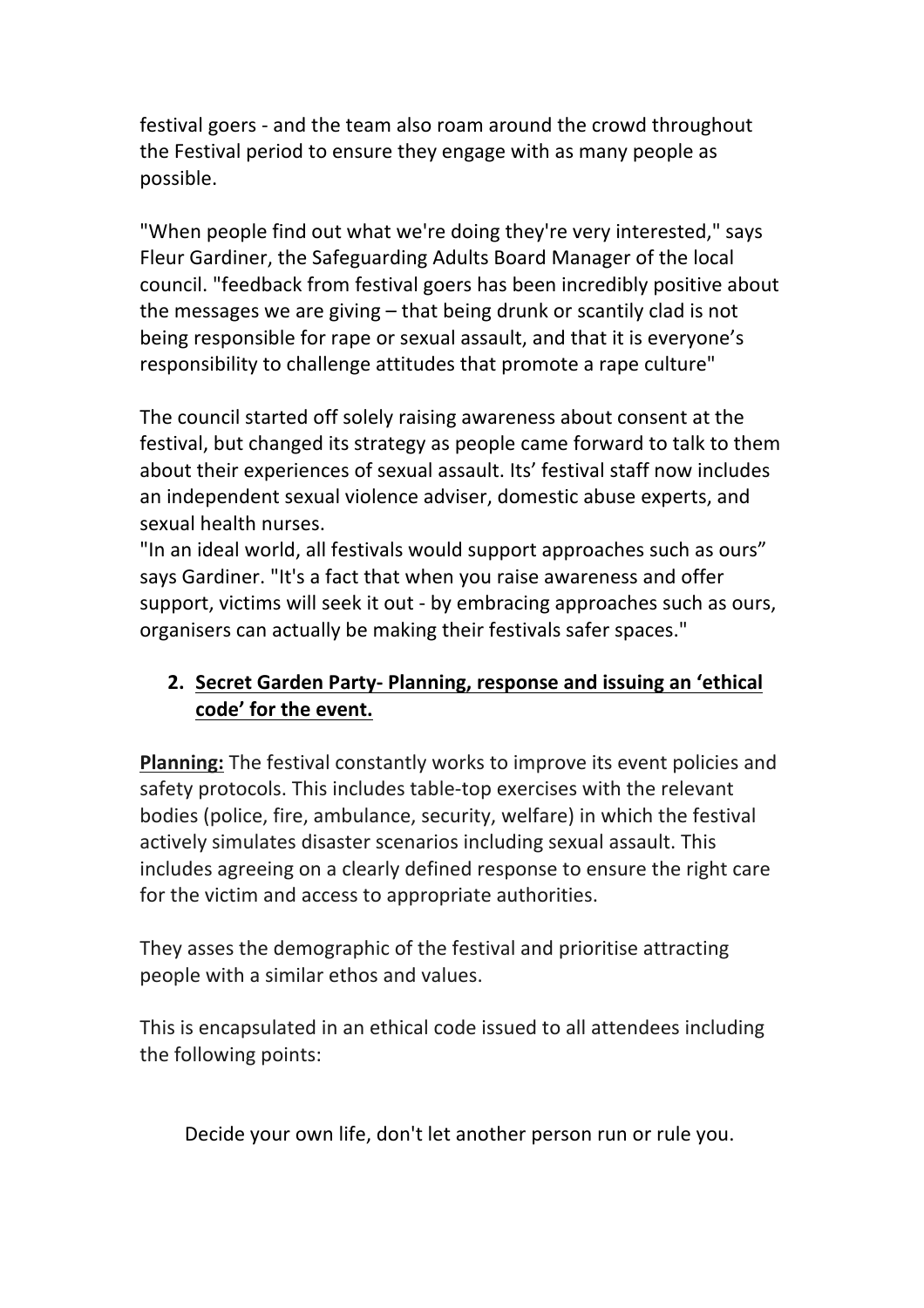Behave honourably at all times and respect the local law and officials.

Do not take advantage of someone who is in a vulnerable situation.

Do not allow yourself to become a stupid drunk and set a bad example for the treatment of other Gardeners.

Always respect nature; do not leave rubbish where you are playing.

You are in a community, pitch in and help.

Try to stay clean.

If you haven't come to learn, come to teach.

When traveling, take your trip respectfully, take no personal chances & cause no problems.

Do not allow other Gardeners to harm anyone, expose all abusers to authorities. People who intentionally cause harm to others are the worst people to infest any society.

Help all who are lost, and try to induce them to return home.

Look after your fellow Gardeners whenever and wherever needed, you may need their help someday.

## **During the event: To raise awareness of sexual assault during the event, the festival takes the following steps:**

Dedicates slots at the Forum, which houses discussion groups and debates, to the issue. Any festival goer can attend these, hear what has to be said by our guest speakers, and contribute themselves.

Actively addressing the issue head on should it arise in Gardeners' Question Time, a slot in the forum hosted by the festival directors, where anyone can ask anything they like.